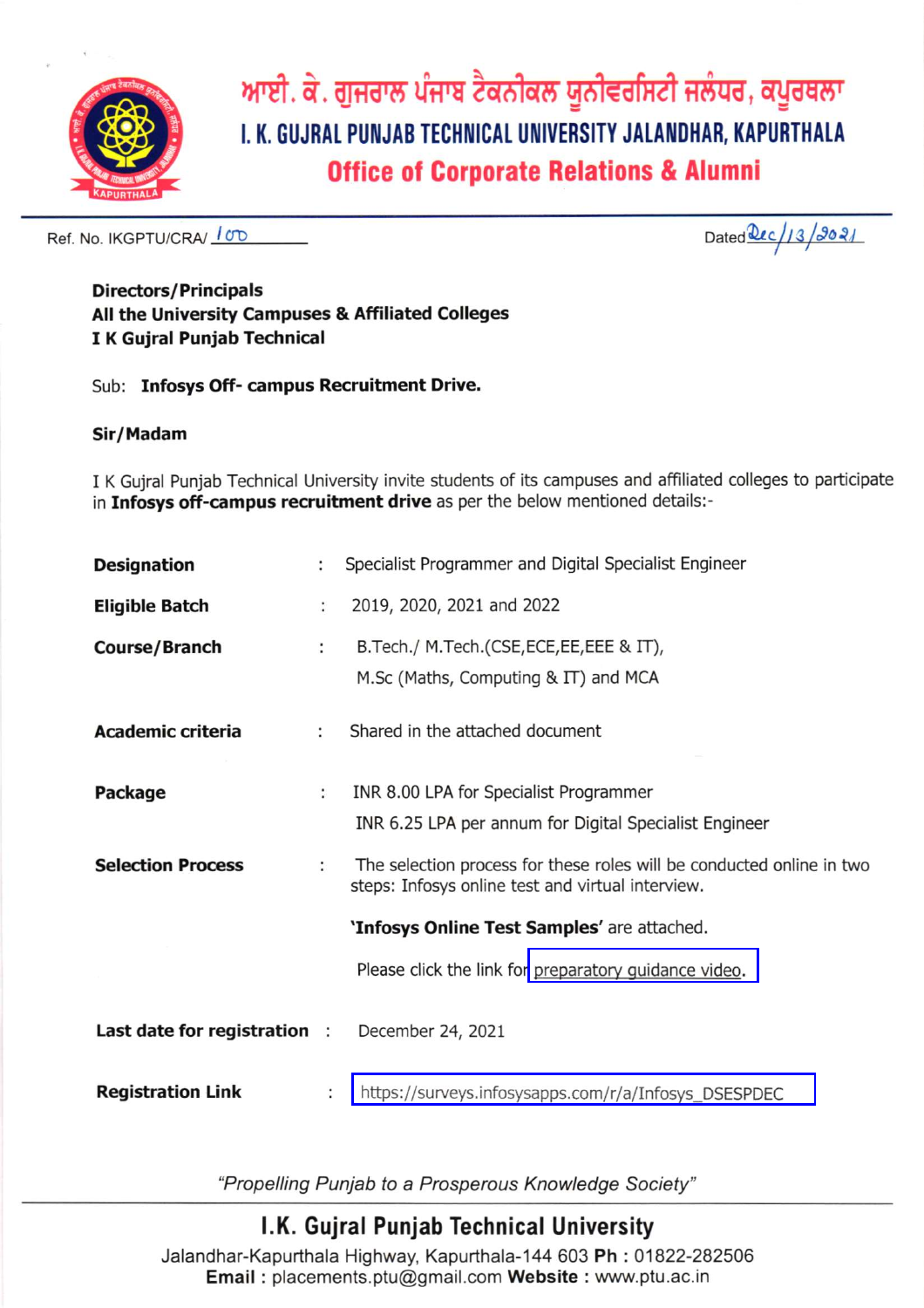

# ਆਈ. ਕੇ. ਗੁਜਰਾਲ ਪੰਜਾਬ ਟੈਕਨੀਕਲ ਯੂਨੀਵਰਸਿਟੀ ਜਲੰਧਰ, ਕਪੂਰਥਲਾ I. K. GUJRAL PUNJAB TECHNICAL UNIVERSITY JALANDHAR, KAPURTHALA **Office of Corporate Relations & Alumni**

Ref. No. IKGPTU/CRA/

Dated

You are requested to please direct the Training & Placement Officer of your Colleges and Institutions to circulate the information to all the concerned students.

For any queries you may call Dr. Mrigender Singh Bedi, Assistant Director  $(CR&A)$ , IKGPTU @ +91- 9478098076.

With profound regards,

**Deputy Director** 

(Corporate Relations & Alumni)

 $Cc$  :

Registrar: For his kind information.

"Propelling Punjab to a Prosperous Knowledge Society"

## I.K. Gujral Punjab Technical University

Jalandhar-Kapurthala Highway, Kapurthala-144 603 Ph: 01822-282506 Email: placements.ptu@gmail.com Website: www.ptu.ac.in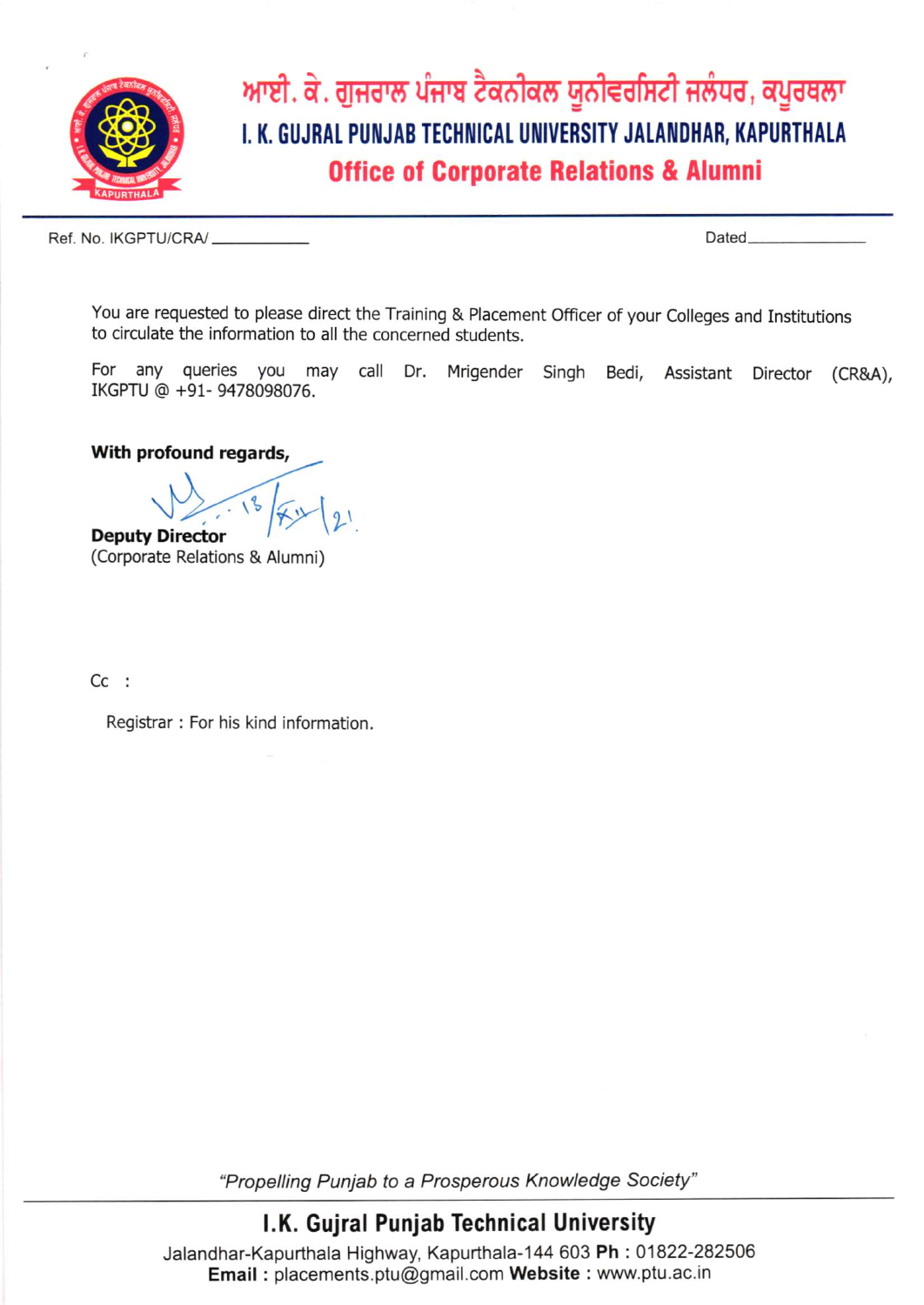**Infosys** 

## **INFOSYS CAMPUS RECRUITMENT PROGRAM**

## **For the role of Systems Engineer**

#### **Eligibility criteria**

Engineers (B.E./BTech/M.E./MTech) from all disciplines as well as MCA/MSc (Computer Science/Electronics/Mathematics/Physics/Statistics) are eligible to apply subject to their meeting the following academic criteria.

| <b>Class X</b>    | <b>Class XII</b>  | <b>Diploma</b><br>(if applicable) | <b>B.E./BTech</b> | <b>M.E./MTech</b> |
|-------------------|-------------------|-----------------------------------|-------------------|-------------------|
| 60% or equivalent | 60% or equivalent | 65%                               | 65%               | Not applicable    |
| 60% or equivalent | 60% or equivalent | 65%                               | $6($ on 10)       | Not applicable    |
| 60% or equivalent | 60% or equivalent | 65%                               | 65%               | 65%               |
| 60% or equivalent | 60% or equivalent | 65%                               | $6($ on 10)       | 65%               |
| 60% or equivalent | 60% or equivalent | 65%                               | 65%               | $6$ (on 10)       |

- All percentages/CGPA should be simple average for all subjects/semesters/years, including electives, optional subjects, additional subjects, practical subjects, and languages.
- In case the candidate has done both Class XII and Diploma, the best of the two is taken into consideration.
- No active backlogs are allowed.
- Candidate should be willing to relocate to any location as required by Infosys.
- Candidate should be willing to work in different technologies as required by Infosys.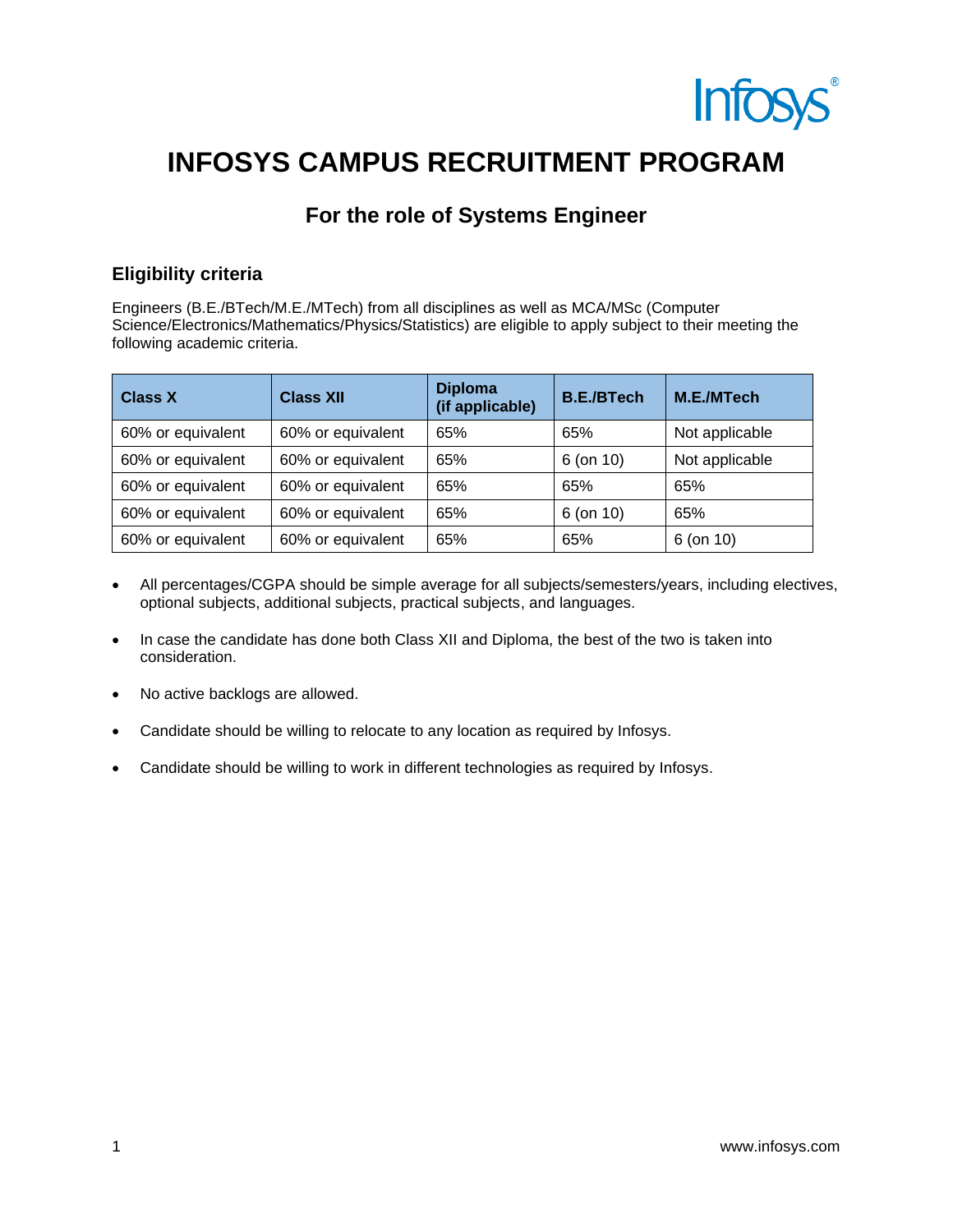

## **Samples of Infosys Online Test**

## **Sample Test 1**

• While playing an RPG game, you were assigned to complete one of the hardest quests in this game. There are **n** monsters you'll need to defeat in this quest. Each monster **i** is described with two integer numbers - **poweri** and **bonusi**. To defeat this monster, you'll need at least **power<sup>i</sup>** experience points. If you try fighting this monster without having enough experience points, you lose immediately. You will also gain **bonusi** experience points if you defeat this monster. You can defeat monsters in any order.

The quest turned out to be very hard - you try to defeat the monsters but keep losing repeatedly. Your friend told you that this quest is impossible to complete. Knowing that, you're interested, what is the maximum possible number of monsters you can defeat? *(Question difficulty level: Hardest)*

#### **Input:**

The first line contains an integer, n, denoting the number of monsters.

The next line contains an integer, e, denoting your initial experience.

Each line i of the n subsequent lines (where  $0 \le i \le n$ ) contains an integer, power, which represents power of the corresponding monster.

Each line i of the n subsequent lines (where  $0 \le i \le n$ ) contains an integer, bonus<sub>i</sub>, which represents bonus for defeating the corresponding monster.

| Input          | Output       | <b>Output description</b>                                      |
|----------------|--------------|----------------------------------------------------------------|
| $\overline{2}$ | $\mathbf{2}$ | Initial experience level is 123 points.                        |
| 123            |              |                                                                |
| 78             |              | Defeat the first monster having power of 78 and bonus of 10.   |
| 130            |              | Experience level is now 123+10=133.                            |
| 10             |              |                                                                |
| 0              |              | Defeat the second monster.                                     |
|                |              |                                                                |
| 3              | 2            | Initial experience level is 100 points.                        |
| 100            |              |                                                                |
| 101            |              | Defeat the second monster having power of 100 and bonus of 1.  |
| 100            |              | Experience level is now 100+1=101.                             |
| 304            |              |                                                                |
| 100            |              | Defeat the first monster having power of 101 and bonus of 100. |
|                |              | Experience level is now 101+100=201.                           |
| 524            |              |                                                                |
|                |              | The third monster can't be defeated.                           |

#### **Sample cases:**

#### • **Unique Birthday Gift**

Your birthday is coming soon and one of your friends, Alex, is thinking about a gift for you. He knows that you really like integer arrays with interesting properties.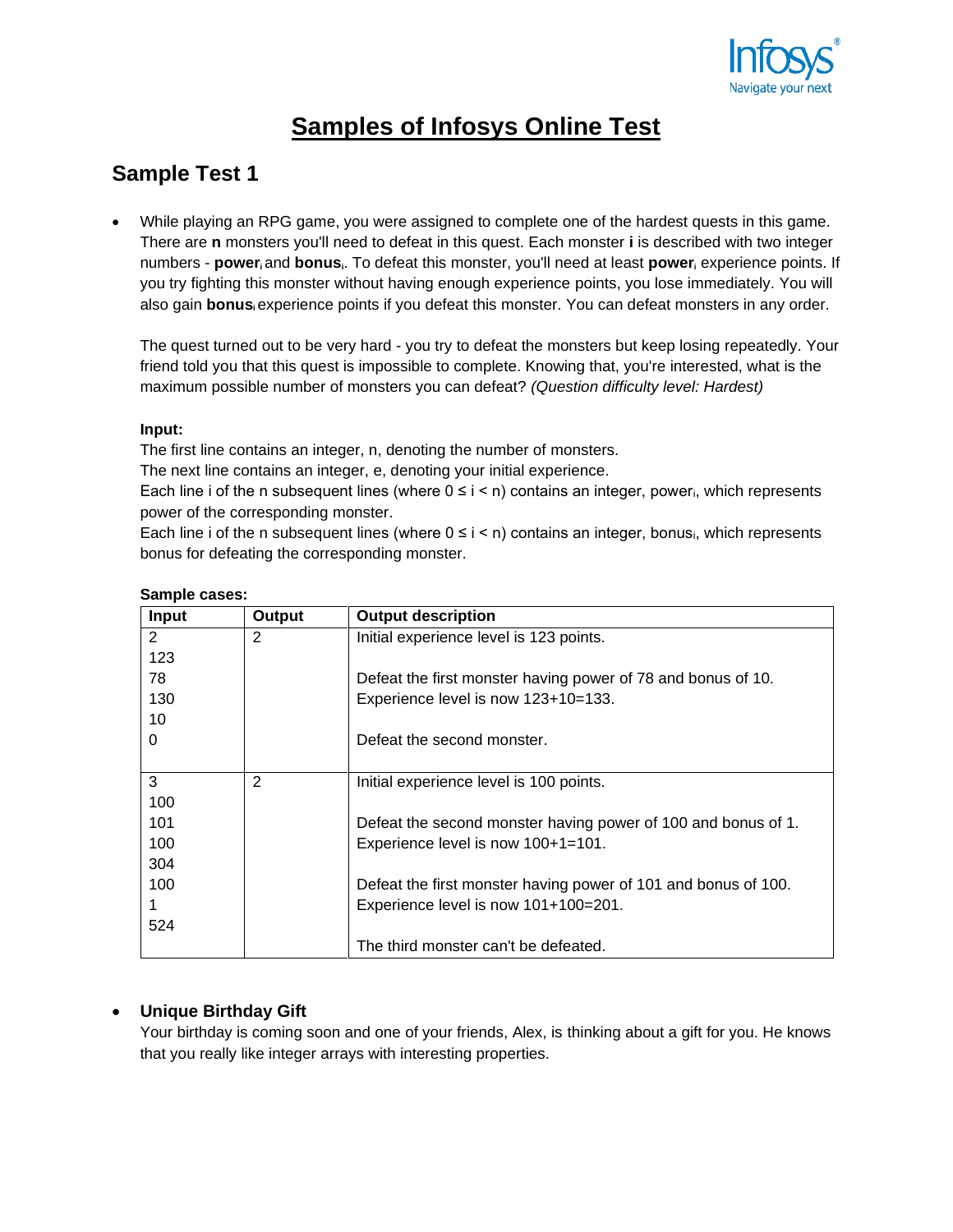

He selected two numbers, **N** and **K** and decided to write down on paper all integer arrays of length **K** (in form **a[1], a[2], ..., a[K]**), where every number **a[i]** is in range from **1** to **N**, and, moreover, **a[i+1]** is divisible by **a[i]** *(where 1 < i <= K)*, and give you this paper as a birthday present.

Alex is very patient, so he managed to do this. Now you're wondering, how many different arrays are written down on this paper?

Since the answer can be really large, print it **modulo 10000**.

#### **Input:**

The first line contains an integer, n, denoting the maximum possible value in the arrays. The next line contains an integer, k, denoting the length of the arrays.

| Input | Output | <b>Output description</b>                                            |
|-------|--------|----------------------------------------------------------------------|
| 2     | 2      | The required length is 1, so there are only two possible arrays: [1] |
|       |        | and $[2]$ .                                                          |
| ົ     | 3      | All possible arrays are [1, 1], [1, 2], [2, 2].                      |
|       |        | [2, 1] is invalid because 1 is not divisible by 2.                   |
| 3     | 5      | All possible arrays are [1, 1], [1, 2], [1, 3], [2, 2], [3, 3].      |
|       |        |                                                                      |

#### **Sample cases:**

### **Sample Test 2**

#### • **Bitwise subsequence**

You have an array *A* of *N* integers *A<sup>1</sup> A<sup>2</sup> .. An*. Find the longest increasing subsequence *Ai1 Ai2 .. A<sup>k</sup>*  $(1 \le k \le N)$  that satisfies the following condition: For every adjacent pair of numbers of the chosen subsequence  $A_{ikx}$  and  $A_{ikx+1}$  (1 < x < k), the

expression( $A_{i[x]} \& A_{i[x+1]}$ ) \* 2 < ( $A_{i[x]} | A_{i[x+1]}$ ) is true

**Note**: '&' is the bitwise AND operation, ' | ' is the bit-wise OR operation

#### **Input:**

The first line contains an integer, N, denoting the number of elements in A. Each line i of the N subsequent lines (where  $0 \le i \le N$ ) contains an integer describing Ai.

| Input | Output | <b>Output description</b>    |
|-------|--------|------------------------------|
| 5     | 2      | One possible subsequence is: |
| 15    |        | 5 1 2                        |
| 6     |        |                              |
| 5     |        |                              |
| 12    |        |                              |
|       |        |                              |

#### **Sample cases:**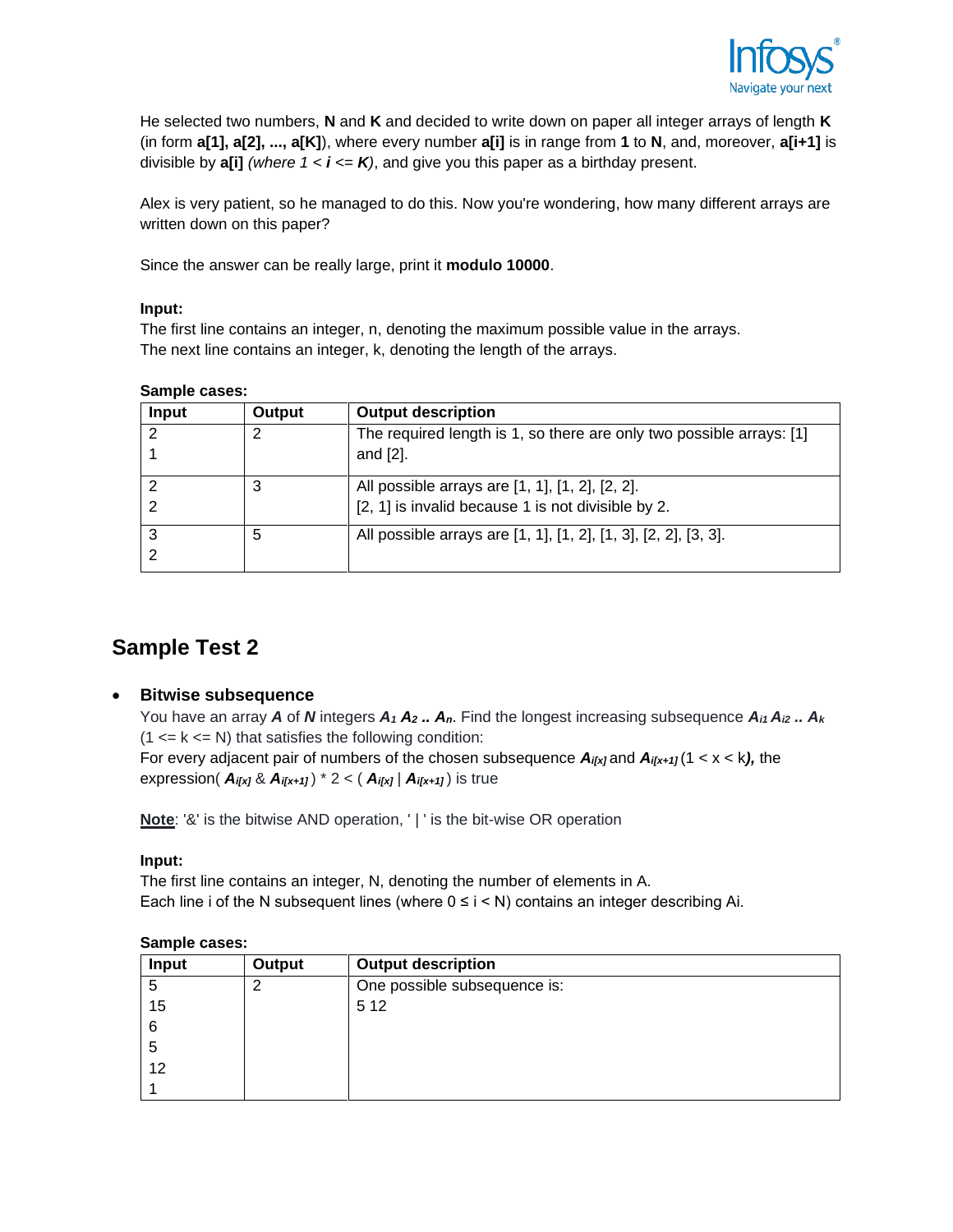

| 6              | $\overline{2}$ | One possible subsequence is: |
|----------------|----------------|------------------------------|
| 9              |                | 2 1 5                        |
| 17             |                |                              |
| 2              |                |                              |
| 15             |                |                              |
| 5              |                |                              |
| $\overline{2}$ |                |                              |
| $\overline{7}$ | $\mathbf{3}$   | One possible subsequence is: |
| 17             |                | 2817                         |
| 16             |                |                              |
| 12             |                |                              |
| 2              |                |                              |
| 8              |                |                              |
| 17             |                |                              |
| 17             |                |                              |
|                |                |                              |

#### • **Grid Path**

Given a grid. Each cell of the grid contains a single integer value. These values are described by 2D integer array **a** with **N** rows and 2 columns, where **a[i][j]** is the value in the cell located in row **i**, column **j**.

Standing in **(i; j)**, the player can move to any cell of the next row **(i+1; j2)** under the condition that **a[i+1][j2] > a[i][j]**. In other words, the value in the next cell of the player's path should be strictly greater than the value in the current cell of the player's path.

The player can't make any moves if he's already in the last row.

If the player starts in any cell of the first row (either **(1; 1)** or **(1; 2)**), what is the maximum possible total sum of values in all cells he can visit on his path?

Print the answer **modulo 10^9+7**.

#### **Input:**

The first line contains an integer, n, denoting the number of rows in a.

The next line contains an integer, 2, denoting the number of columns in a.

Each line i of the n subsequent lines (where  $0 \le i \le n$ ) contains 2 space separated integers each describing the row a[i].

| <b>Input</b> | Output | <b>Output description</b>                                        |
|--------------|--------|------------------------------------------------------------------|
|              | 6      | Optimal path is $(1,2)$ -> $(2,2)$ .                             |
| 12           |        | The answer is $2+4=6$ .                                          |
| 34           |        |                                                                  |
|              | 8      | No moves are possible from the first row. So start in (1; 2) and |
| 78           |        | collect just 8.                                                  |
| 55           |        |                                                                  |

#### **Sample cases:**